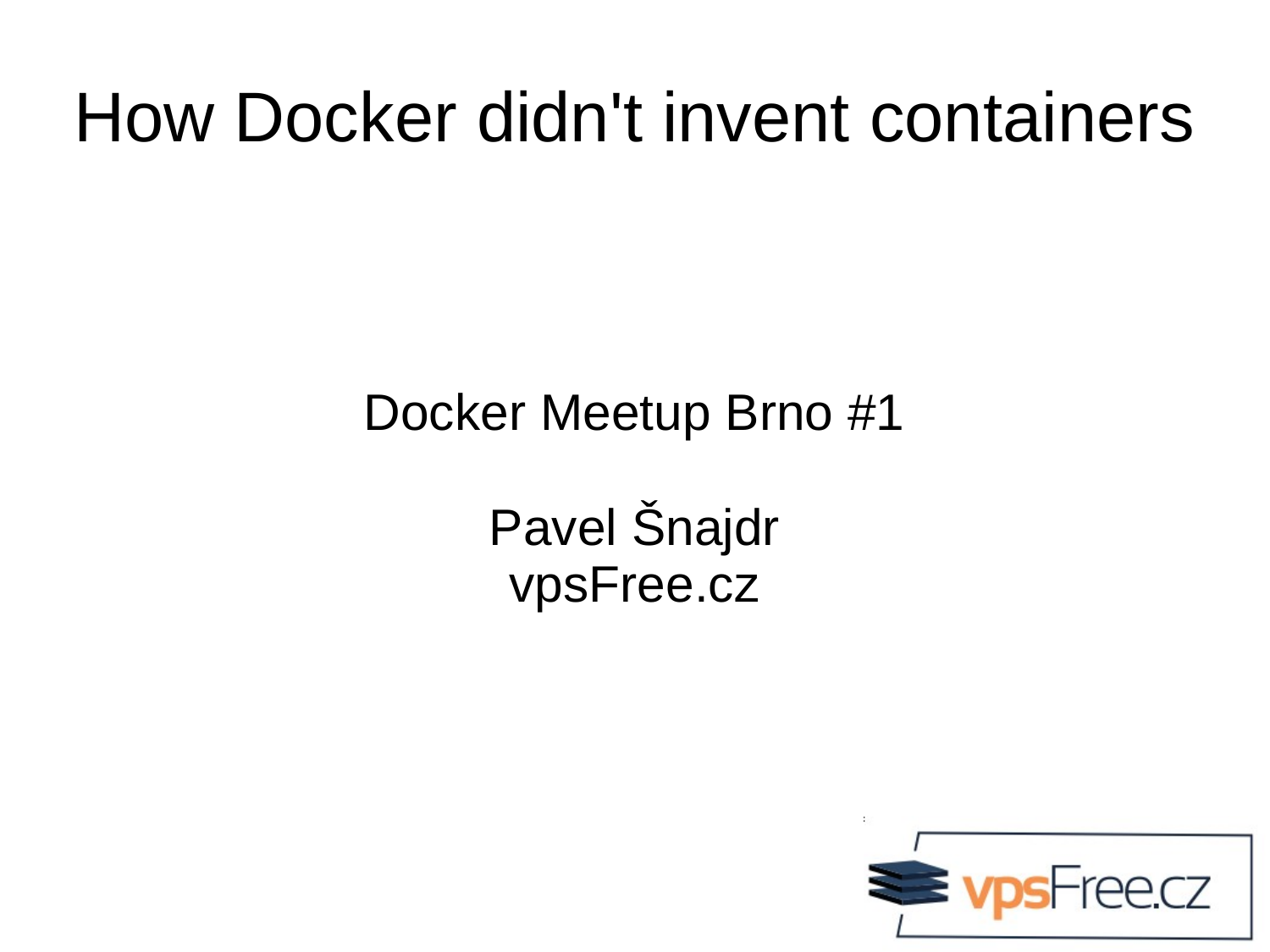#### Contents

Containers vs. Hypervisors History of CT tech OpenVZ Containers in vanilla kernel Managing containers How Docker fits in the picture **Conclusions** 

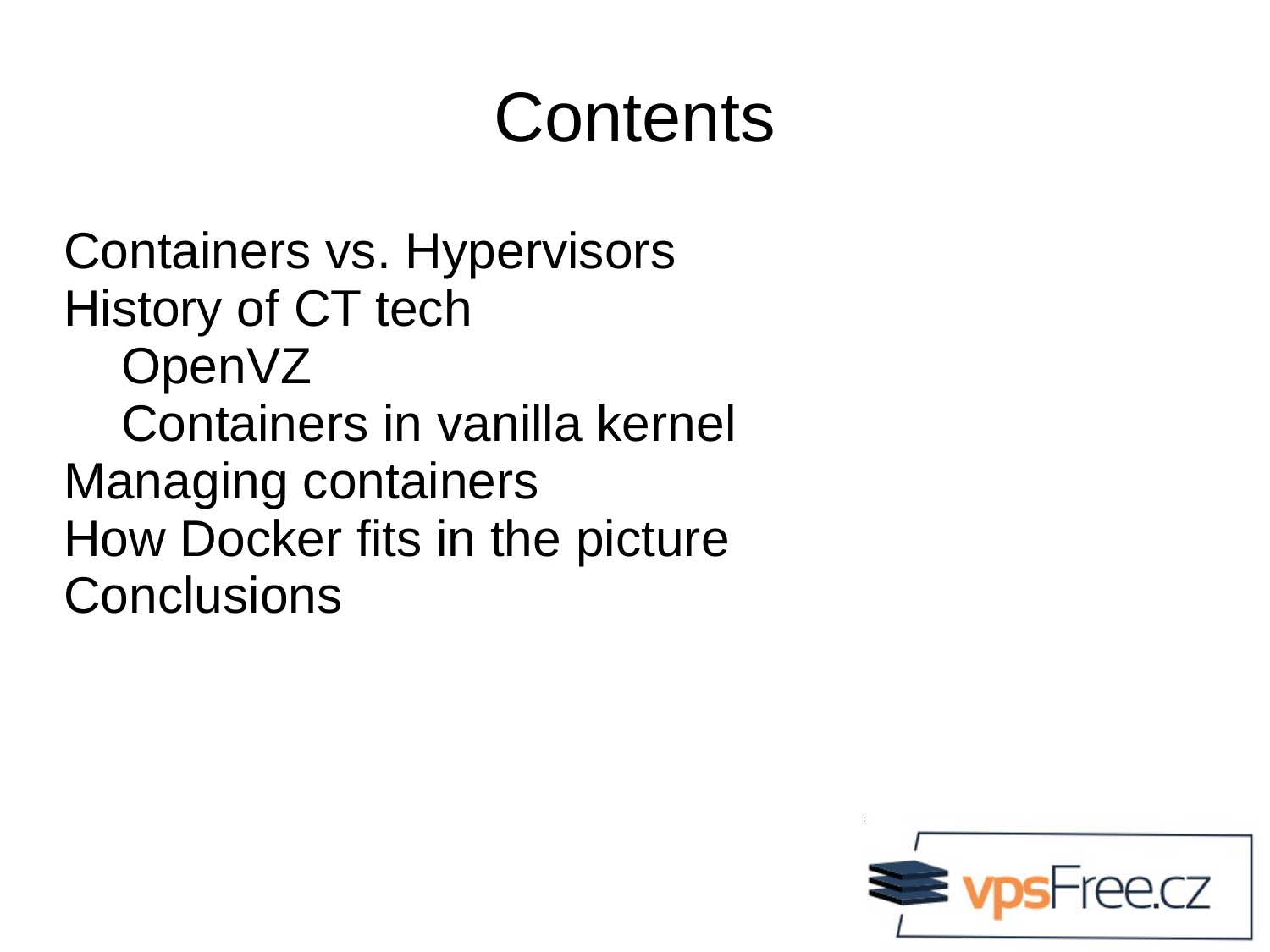# whoami

- vpsFree.cz
	- Container based VPS community/provider
	- Founder, admin, base OS dev/QA
	- Now full-time
- Formerly Relbit CTO
- Working with containers in prod since 2009

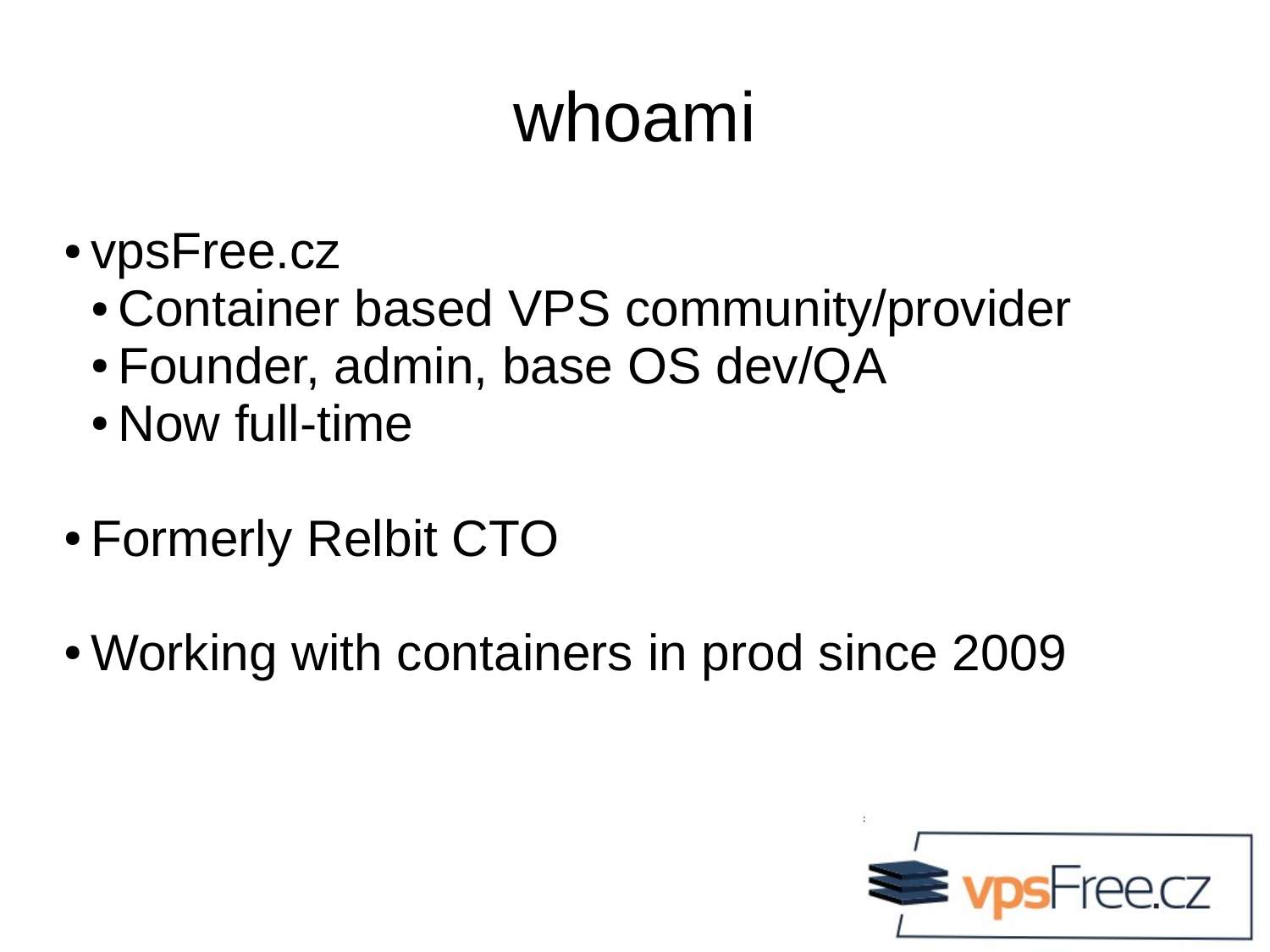## Hypervisors

| <b>Apps</b>       | <b>Apps</b>      | <b>Apps</b>      | <b>Apps</b>      |  |  |
|-------------------|------------------|------------------|------------------|--|--|
| <b>Libraries</b>  | <b>Libraries</b> | <b>Libraries</b> | <b>Libraries</b> |  |  |
| Init              | Init             | Init             | Init             |  |  |
| <b>Kernel</b>     | <b>Kernel</b>    | Kernel           | <b>Kernel</b>    |  |  |
| <b>Hypervisor</b> |                  |                  |                  |  |  |
| HW                |                  |                  |                  |  |  |

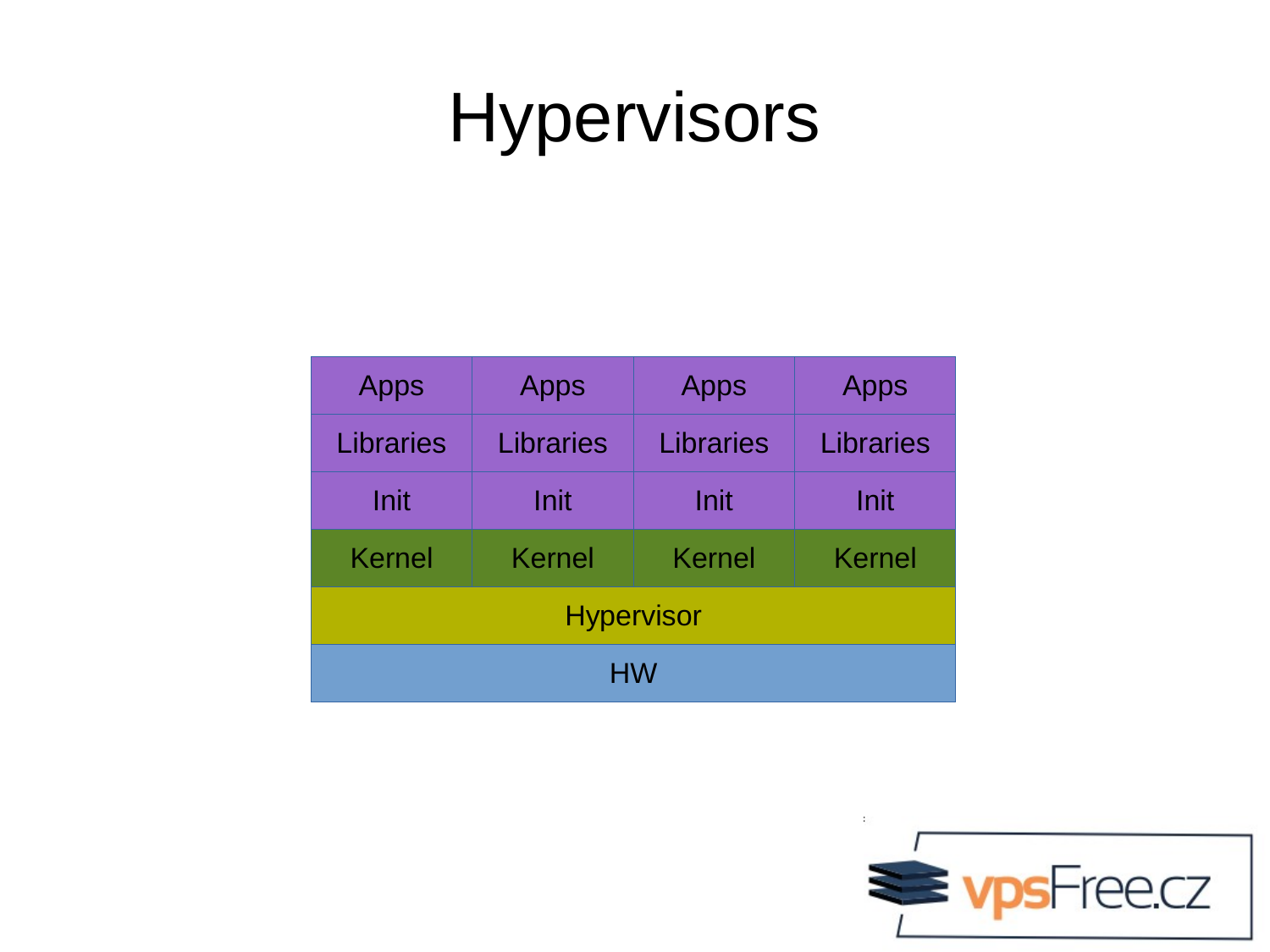#### OS Containers

| <b>Apps</b>   | <b>Apps</b>      | <b>Apps</b>      | <b>Apps</b>      |  |  |
|---------------|------------------|------------------|------------------|--|--|
| Libraries     | <b>Libraries</b> | <b>Libraries</b> | <b>Libraries</b> |  |  |
| Init          | Init             | Init             | Init             |  |  |
| <b>Kernel</b> |                  |                  |                  |  |  |
| <b>HW</b>     |                  |                  |                  |  |  |

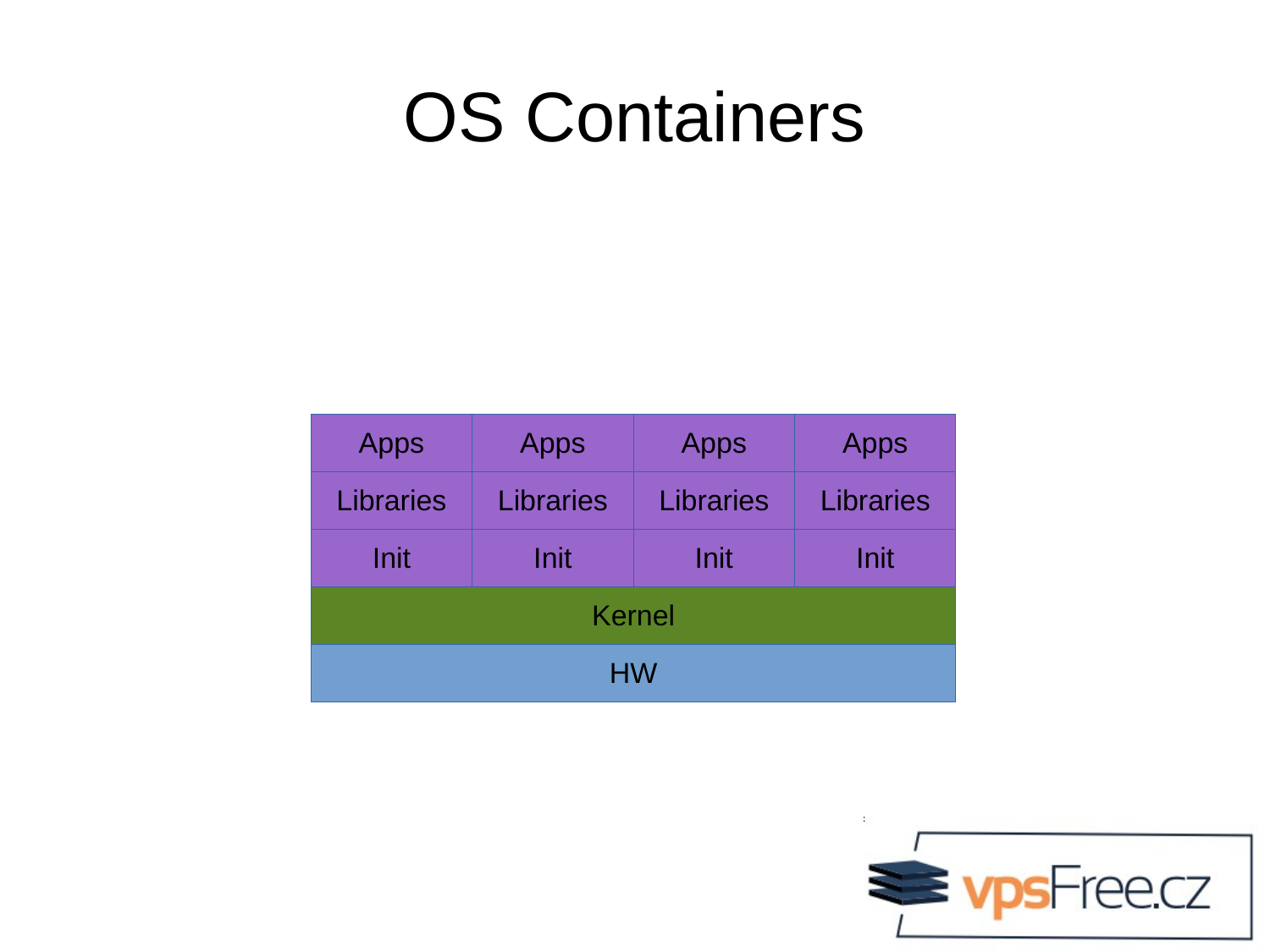#### Application containers

| App              | App              | App              | App              |  |  |
|------------------|------------------|------------------|------------------|--|--|
| <b>Libraries</b> | <b>Libraries</b> | <b>Libraries</b> | <b>Libraries</b> |  |  |
| <b>Kernel</b>    |                  |                  |                  |  |  |
| <b>HW</b>        |                  |                  |                  |  |  |

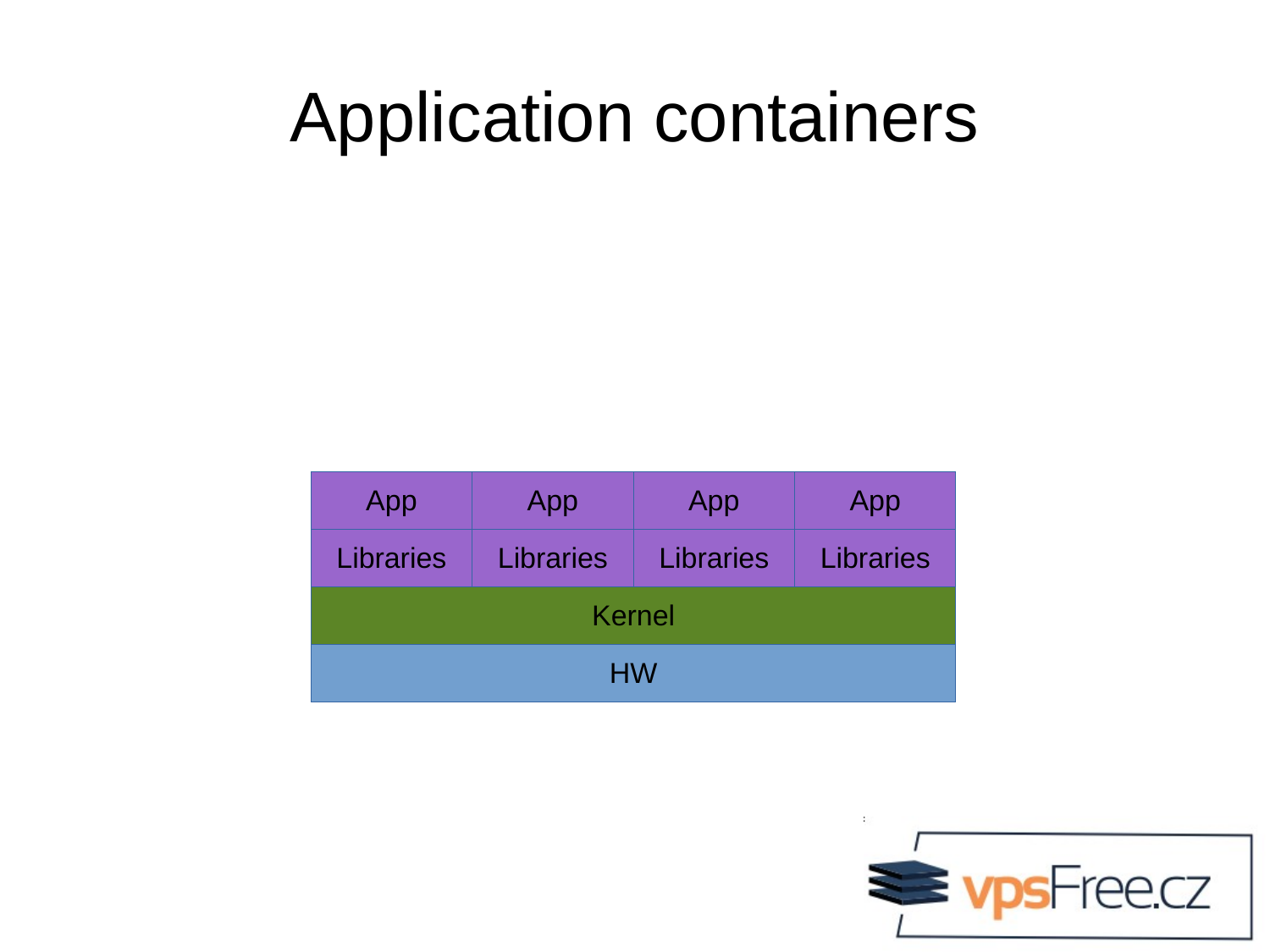#### Application containers

| App              | App | App | App |  |  |
|------------------|-----|-----|-----|--|--|
| <b>Libraries</b> |     |     |     |  |  |
| <b>Kernel</b>    |     |     |     |  |  |
| <b>HW</b>        |     |     |     |  |  |

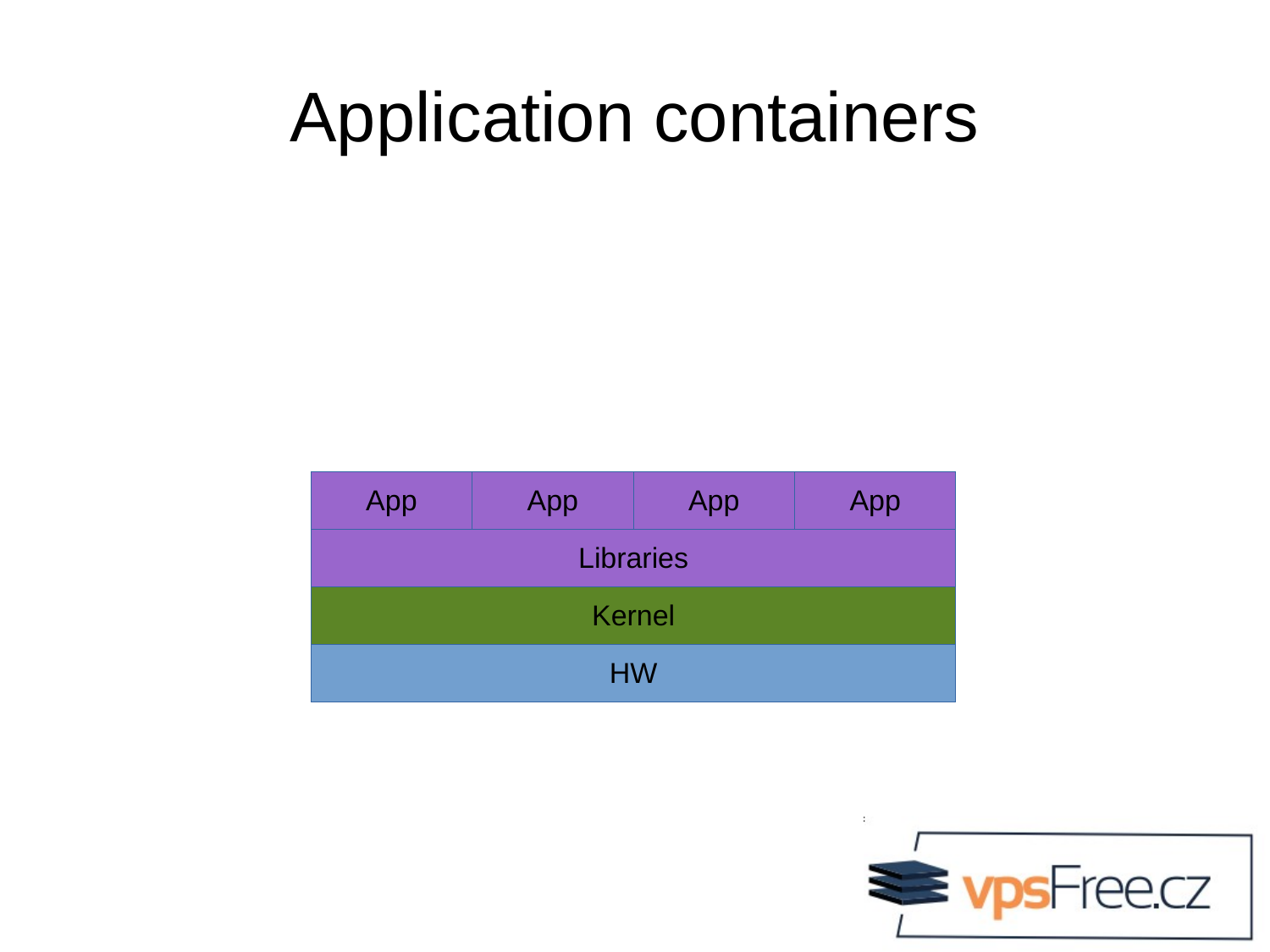## 1998: FreeBSD Jails

- FreeBSD 4.0
- Resource management very limited
- Origins: a small webhosting company

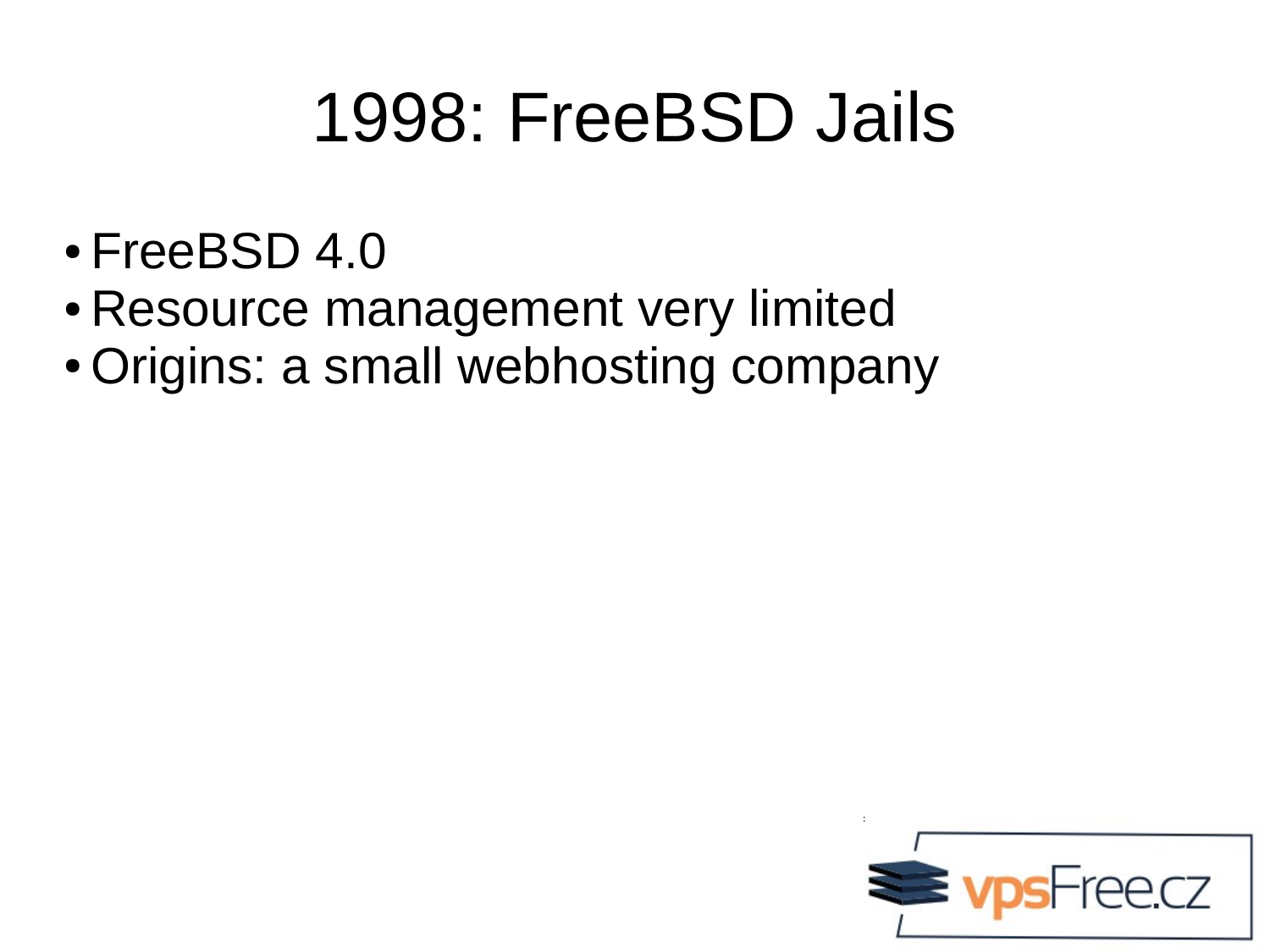## 2001: SWSoft Virtuozzo 2.0

- Started in 1999
	- Groups of processes with namespace isolation
	- FS to share code and save RAM
	- Resources management
- SWSoft -> Parallels
- Also in 2001 linux-vserver
	- Mostly one-man show

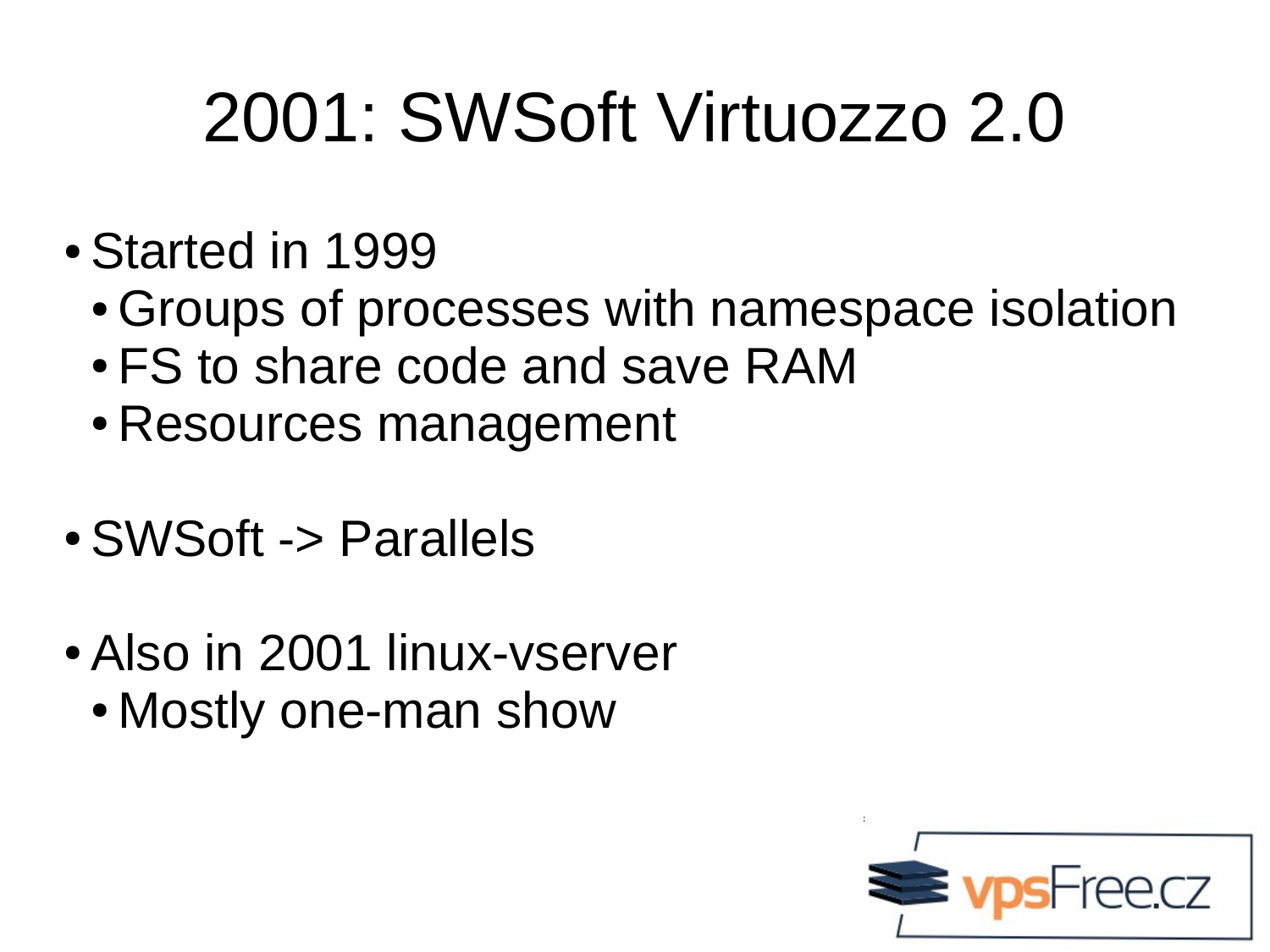- Solaris Containers released ("Zones")
- Virtuozzo for Windows
	- Live kernel patching

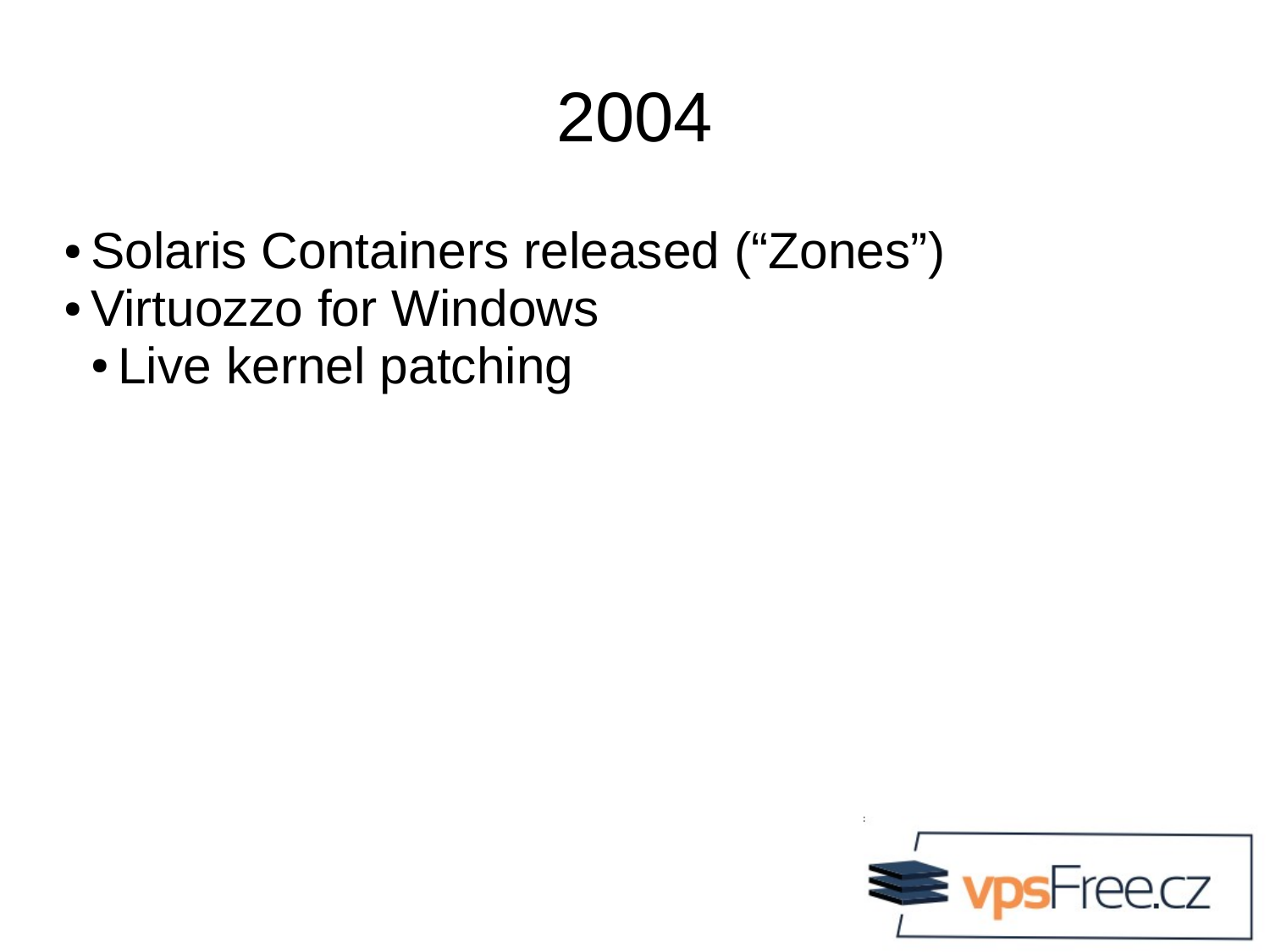- OpenVZ project
	- Namespaces (PID, mnt, UTS, net, IPC)
	- UBC
	- vzquota
	- vzctl
- Goal set to upstream containers ("better late than never")

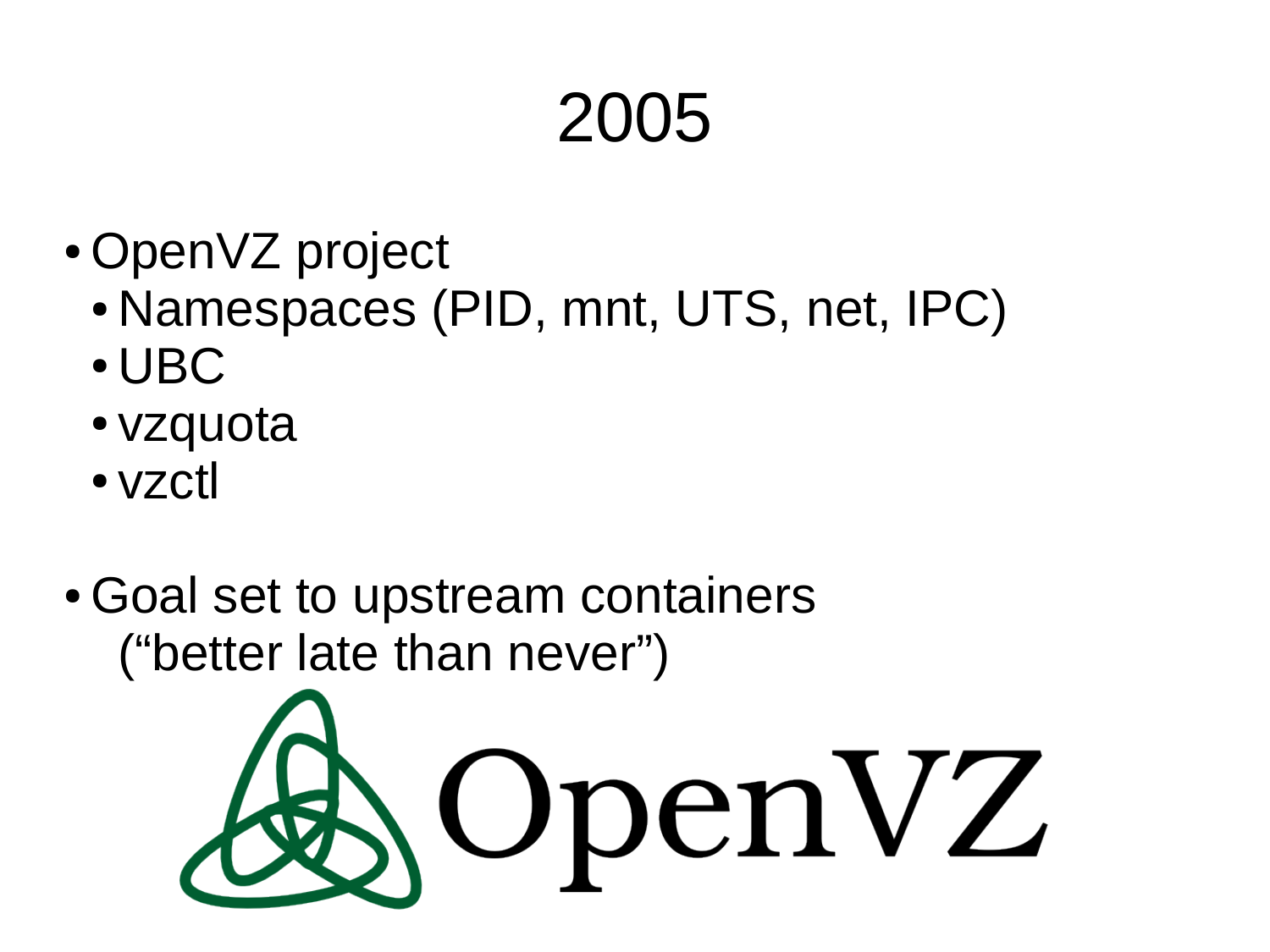- OpenVZ live migration
- Rebase to RHEL4 kernel

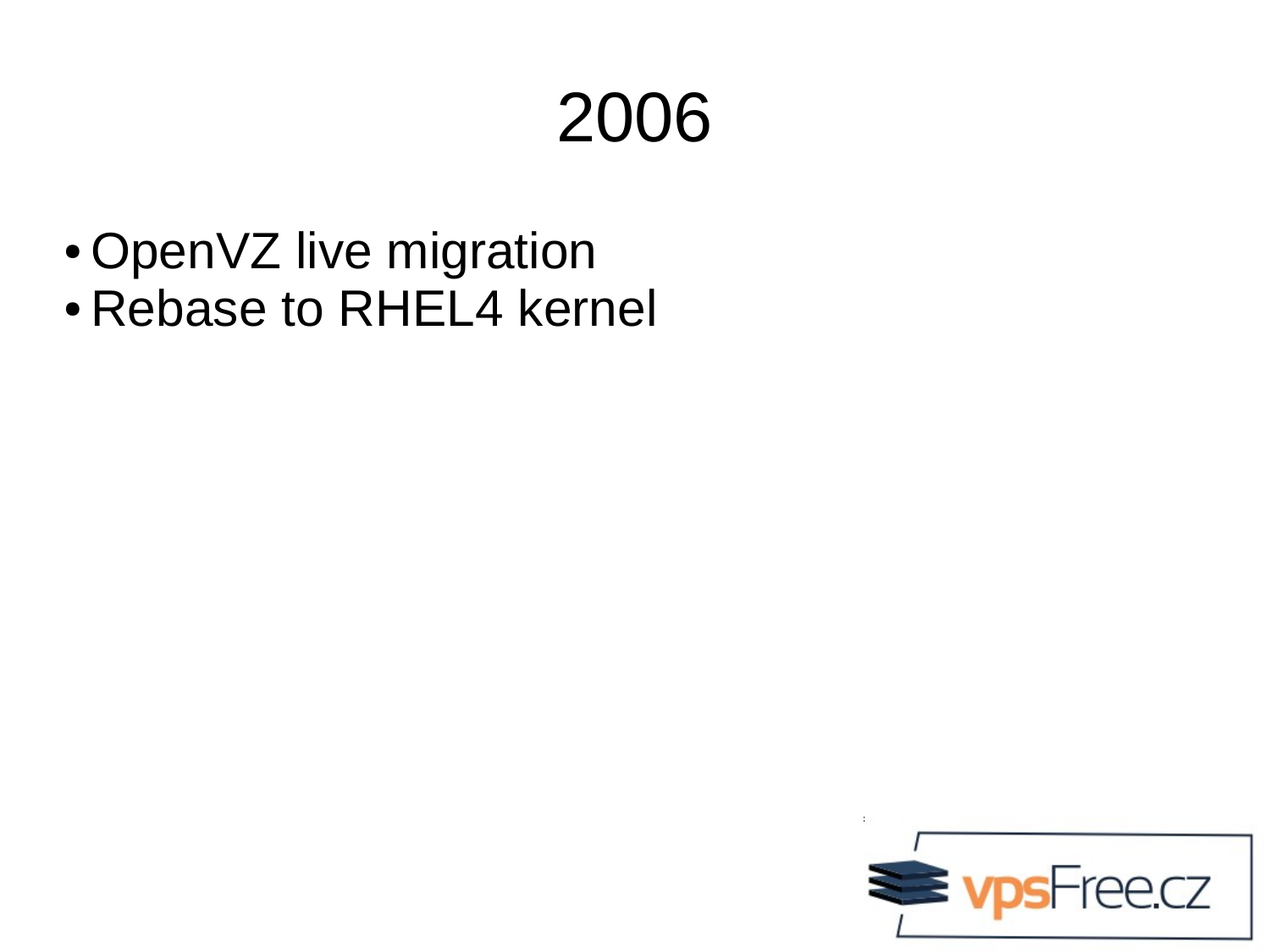- IBM AIX WPARS, HP-UX SRP containers
- OpenVZ rebase to RHEL5
	- Also 2.6.20 port
- cgroups upstreamed (Google & IBM)

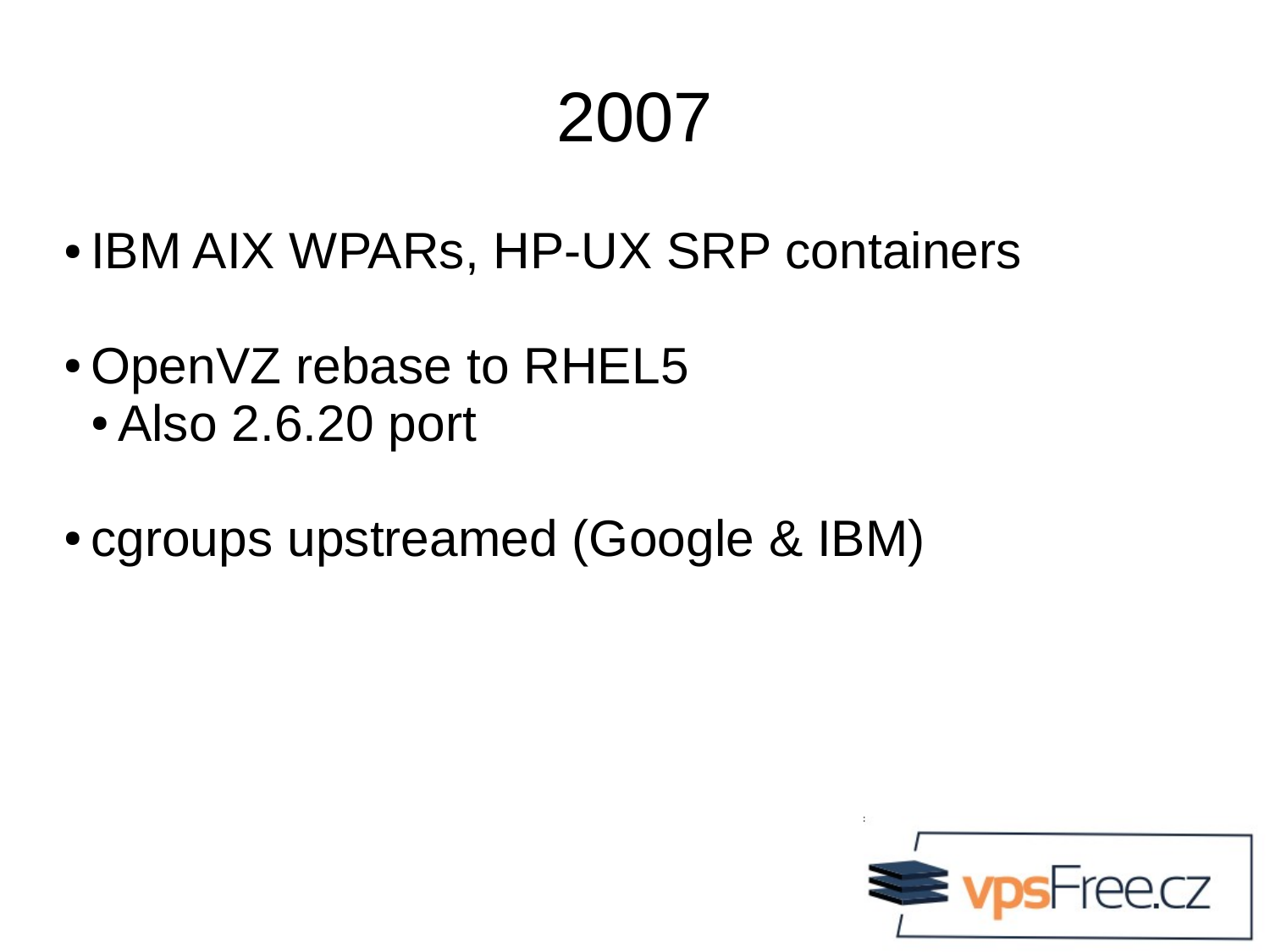- OpenVZ namespaces upstreaming • PID, net, IPC, UTS, mnt
- LXC

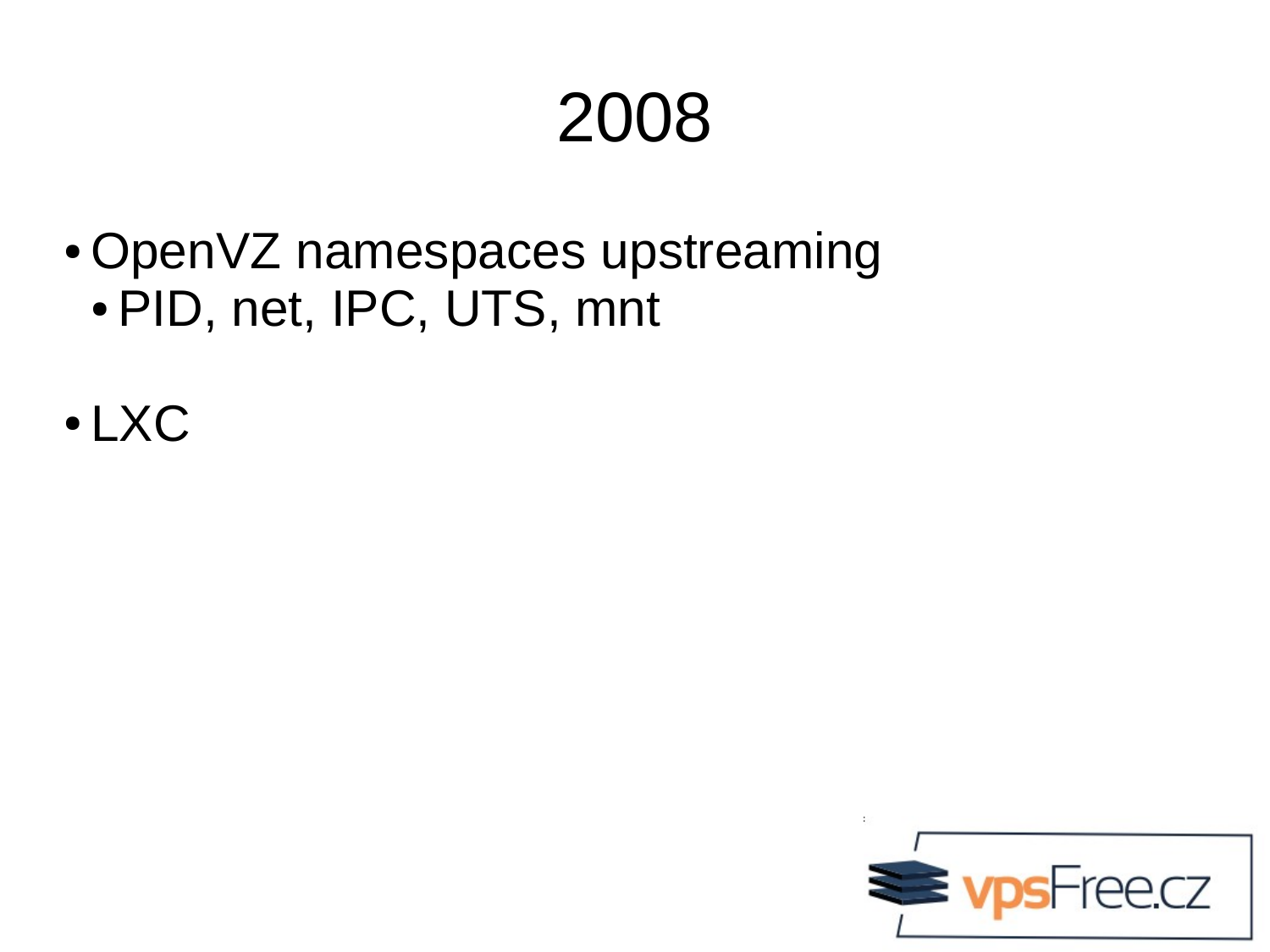- OpenVZ
	- Rebase to RHEL6 kernel
	- VSwap (simplified UBC)
	- ploop (CT-in-a-file)
		- on-demand allocation
		- instant snapshots
		- online resize, compact, merge
		- write tracker

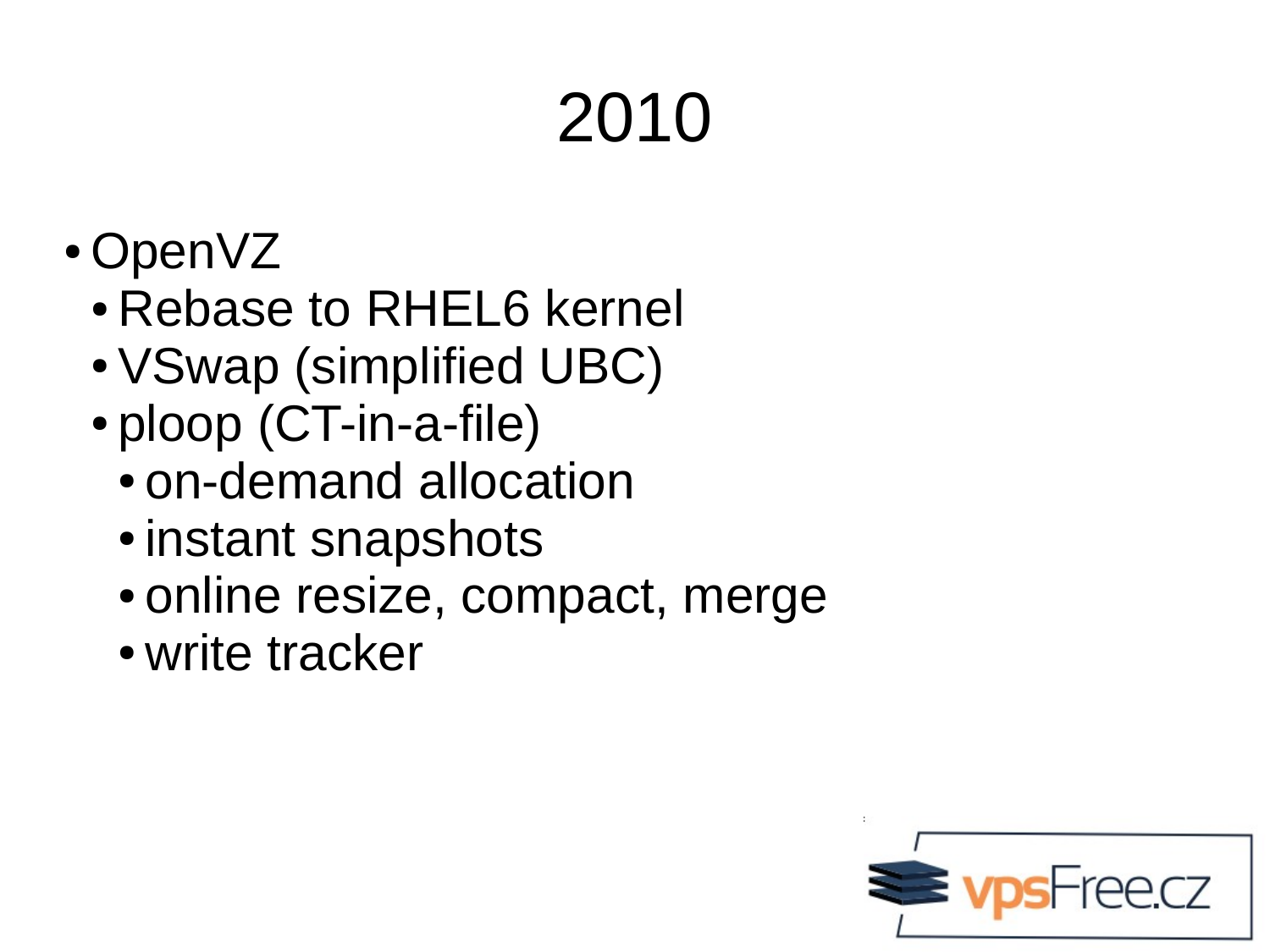- CRIU proposed
	- Checkpoint: get stuff from /proc debug fac.
	- Restore: read dump & recreate environment
- LinuxCon 2011 Prague
	- "There can be only one" ... container tech in vanilla
	- Avoid Xen vs. KVM mess

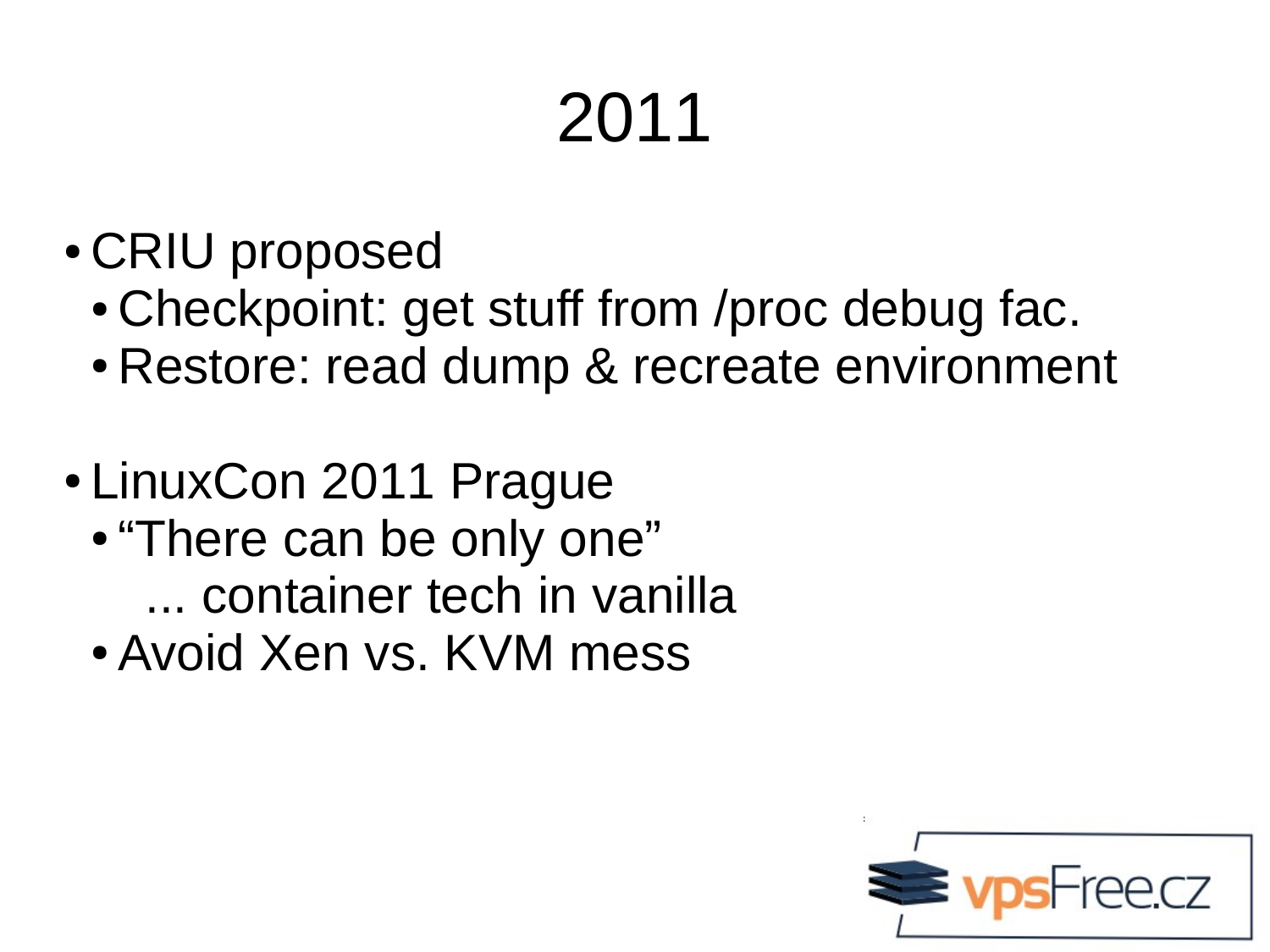- CRIU 0.1 released
- vzctl 4.0 with support for upstream kernel



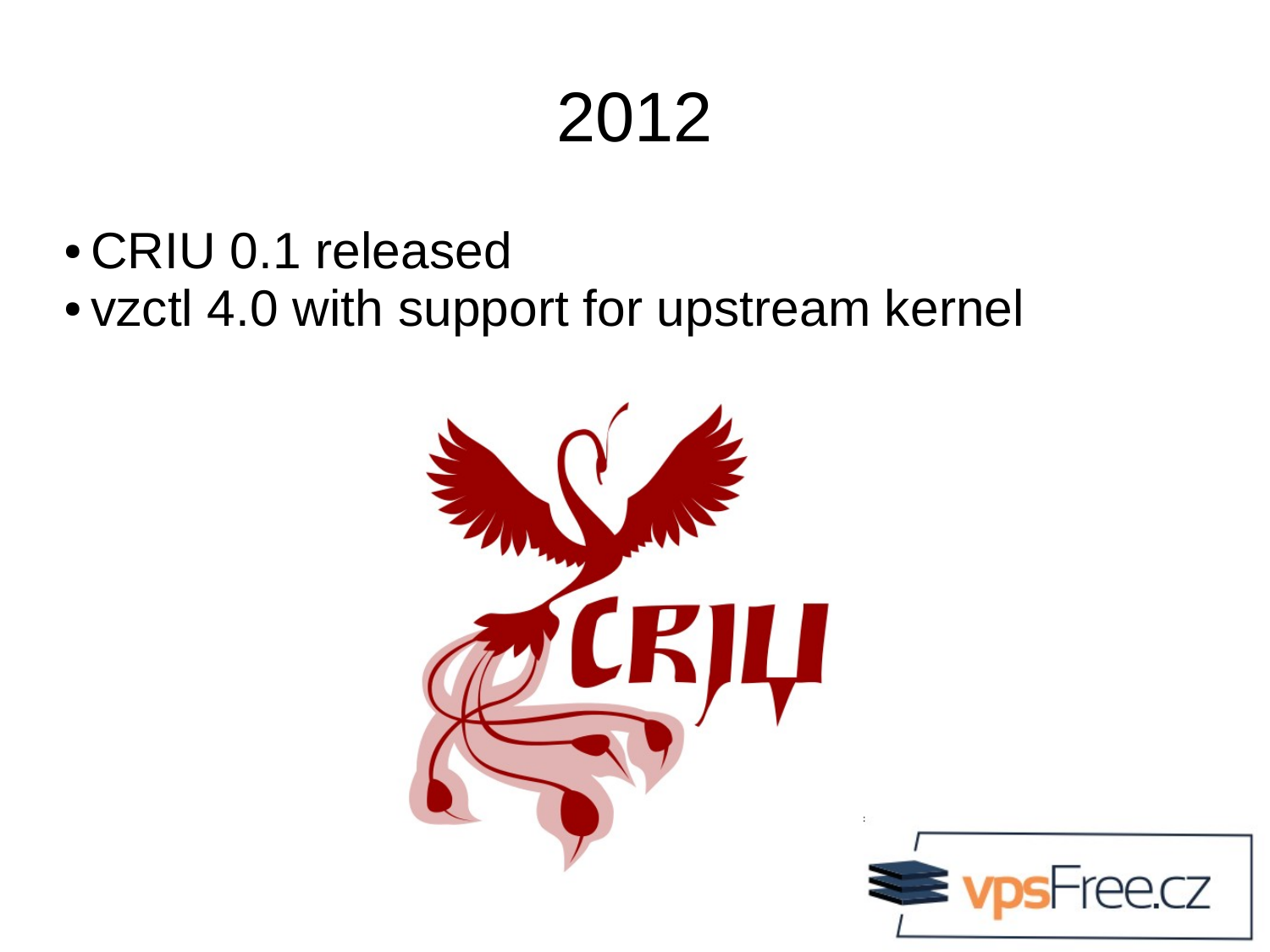- Docker
- lmctfy
- CoreOS
- vzctl adds IO limits
- user namespace in vanilla

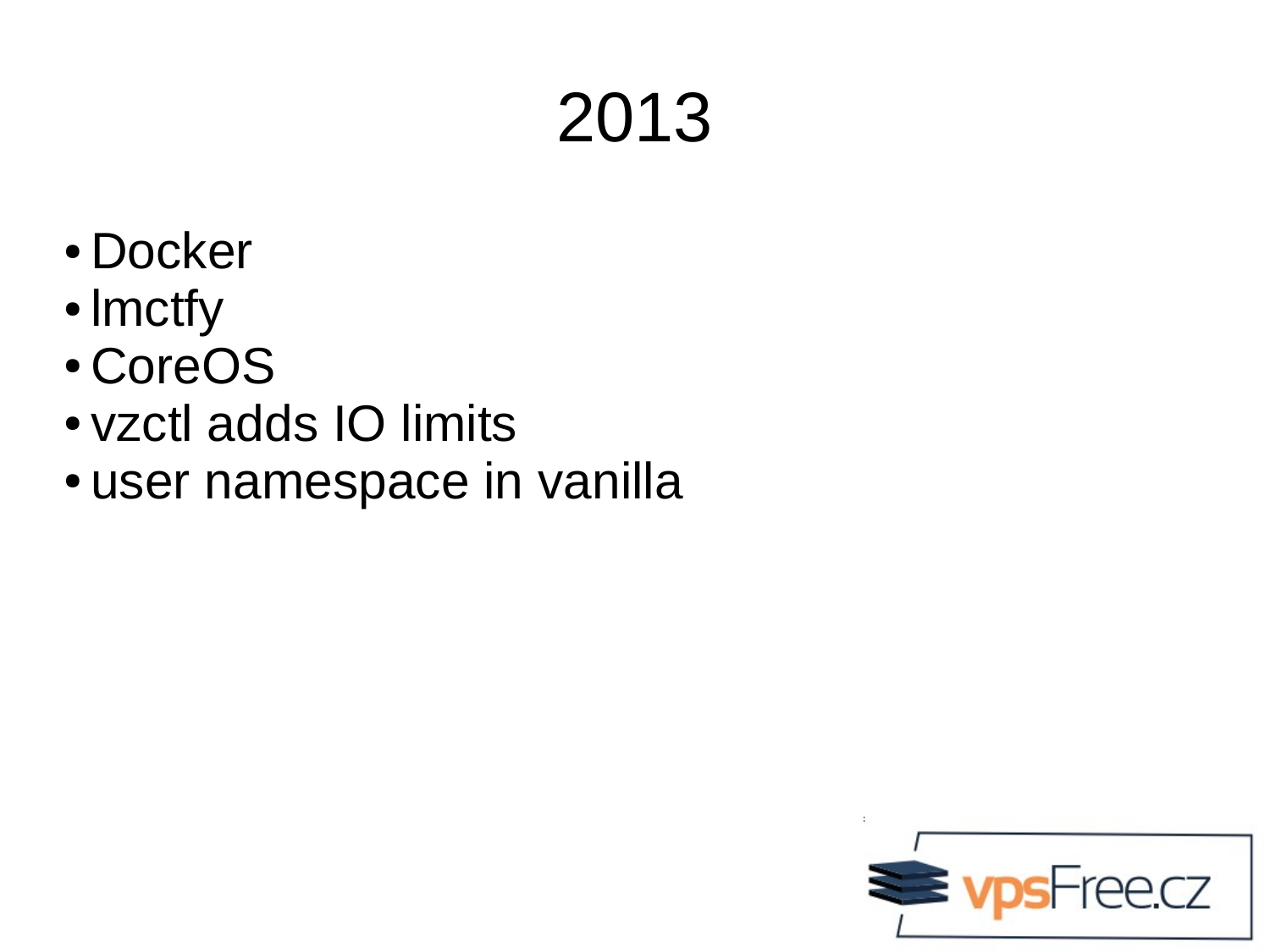- vzctl 4.8, faster live migration
- Parallels announce PCS and OpenVZ to merge into common open-source code-base

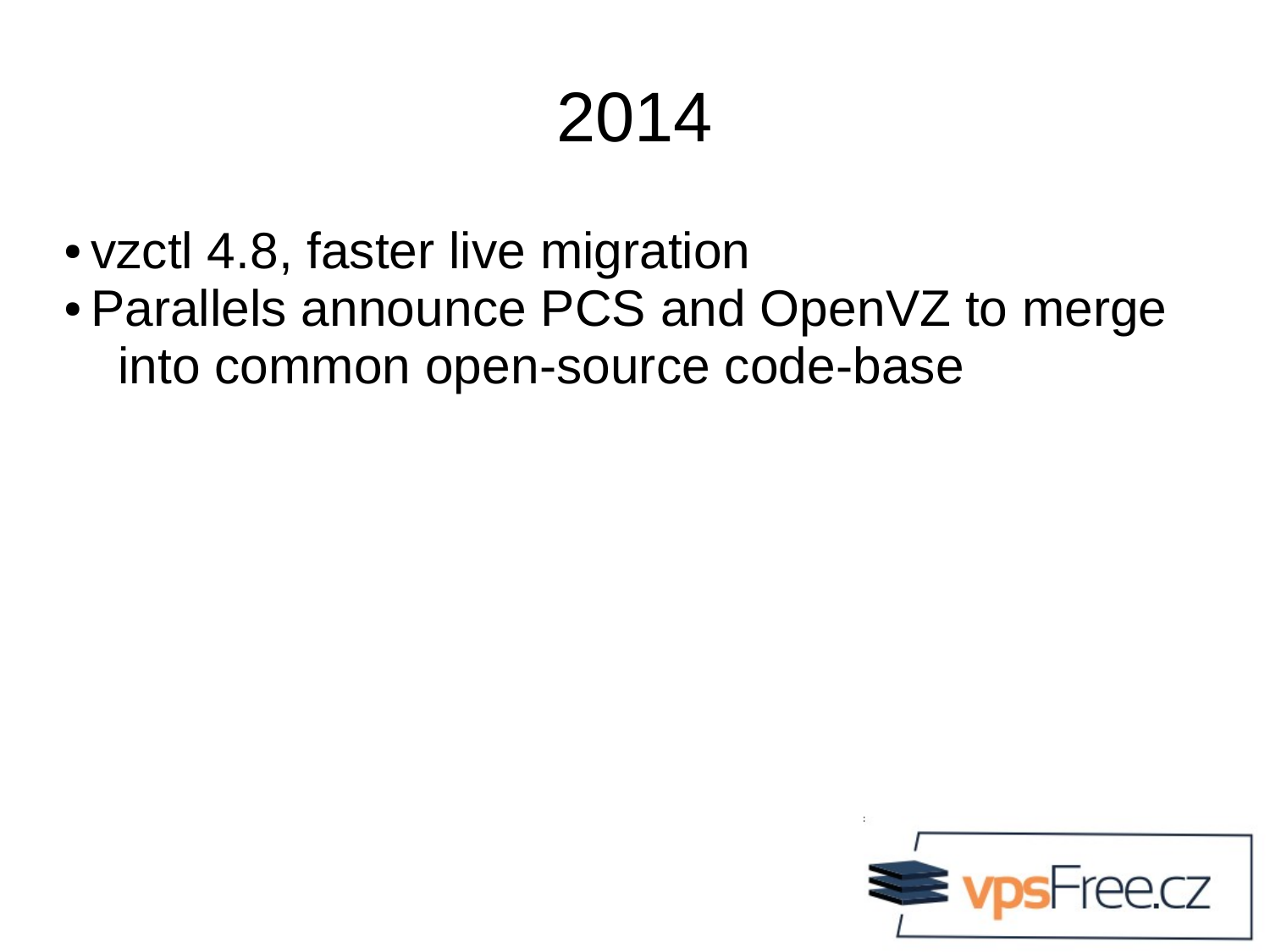- OpenVZ RHEL7 kernel beta
	- CRIU for migration
	- cgroups replacing UBC
	- vzctl not compatible yet
	- public Git repo http://src.openvz.org/

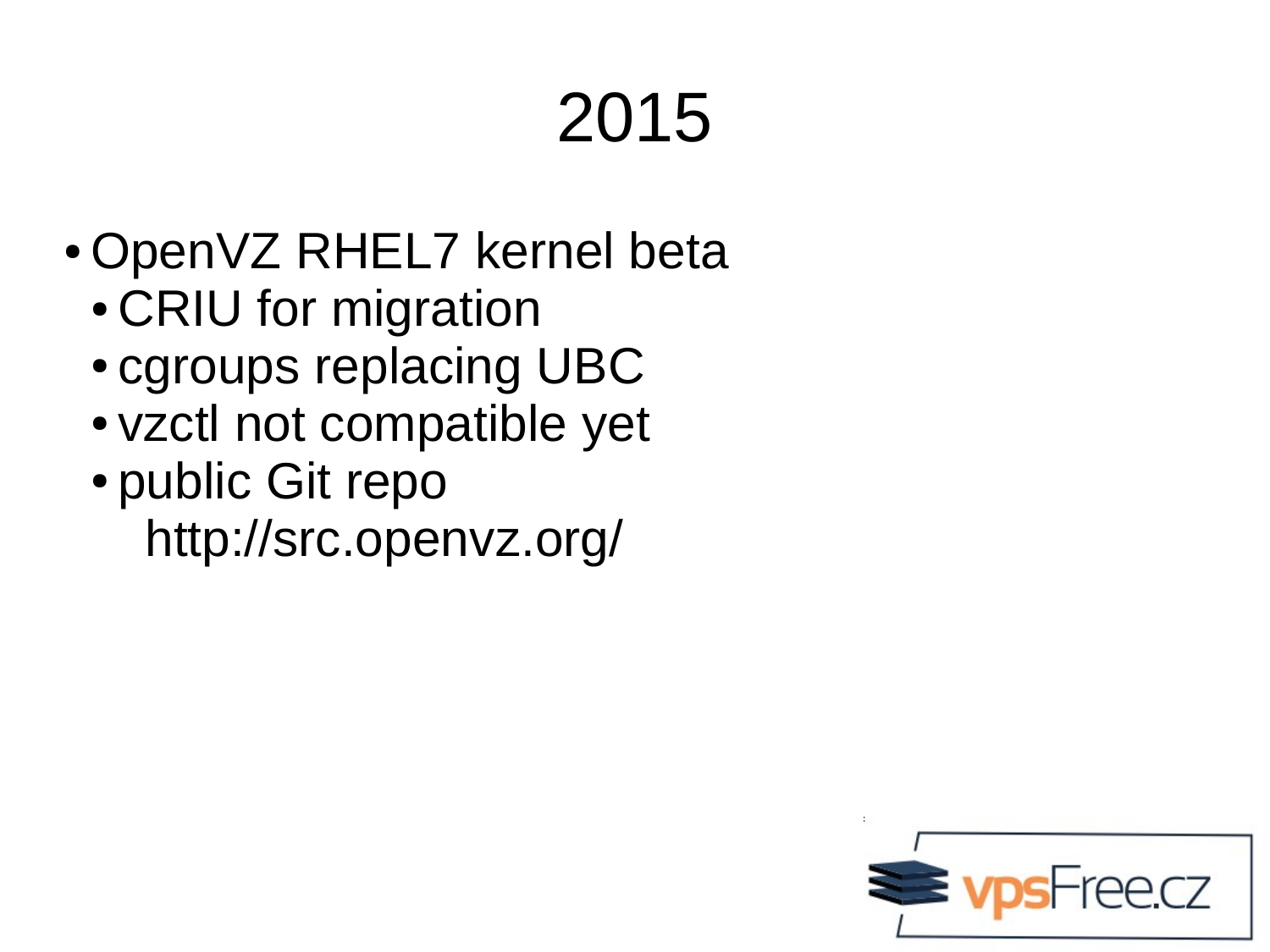## OpenVZ and Docker

- Docker inside https://openvz.org/Docker\_inside\_CT
- Docker outside https://github.com/docker/libcontainer/pull/434
- Docker and CRIU
	- work in progress

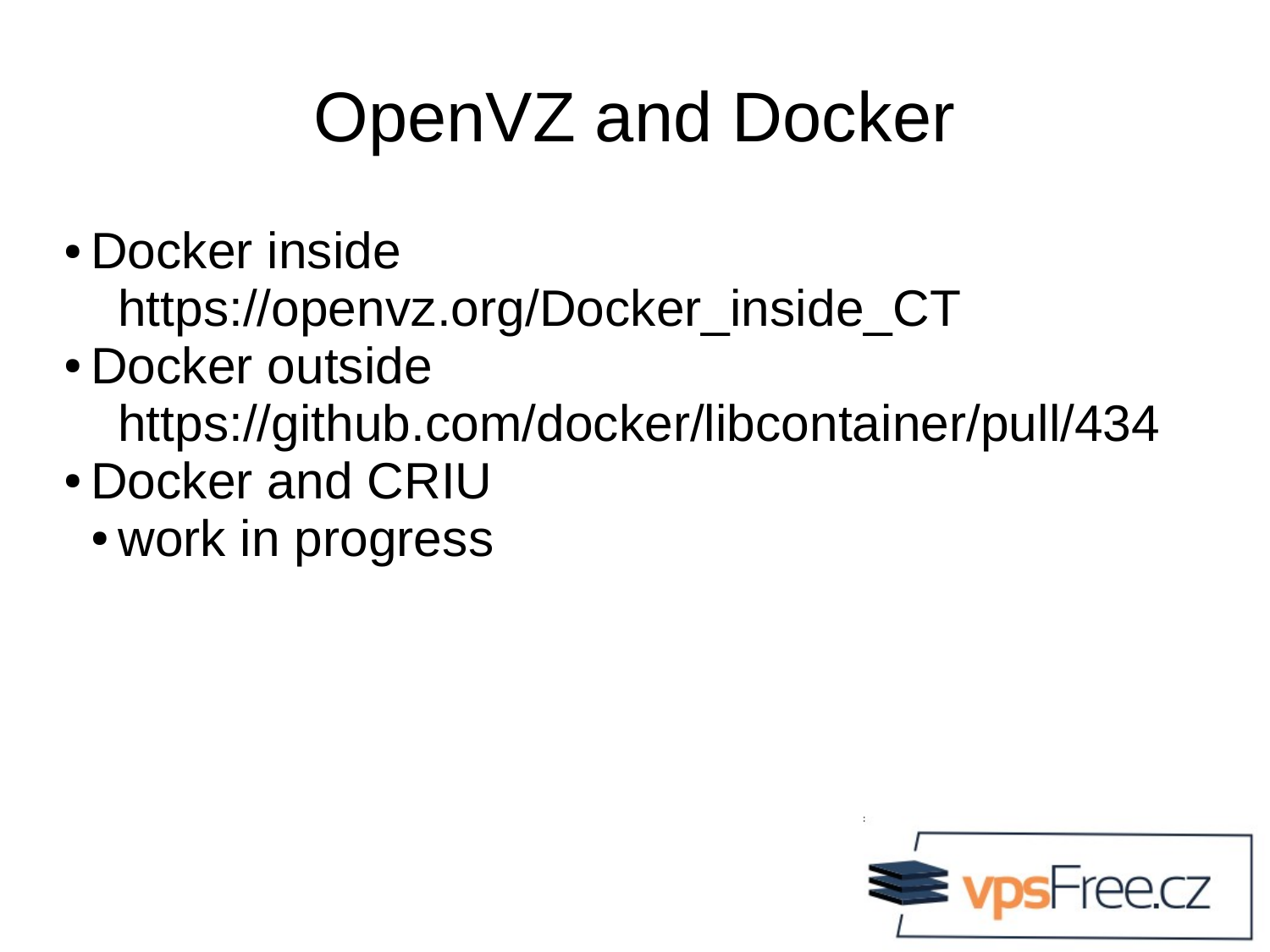## Containers in vanilla kernel

- Any of (cgroups  $+$  namespaces) = container
- Cgroups (blkio, cpu, cpuacct, cpuset, devices, freezer, ns)
- Namespaces (user, net, PID, UTS, mnt, IPC)

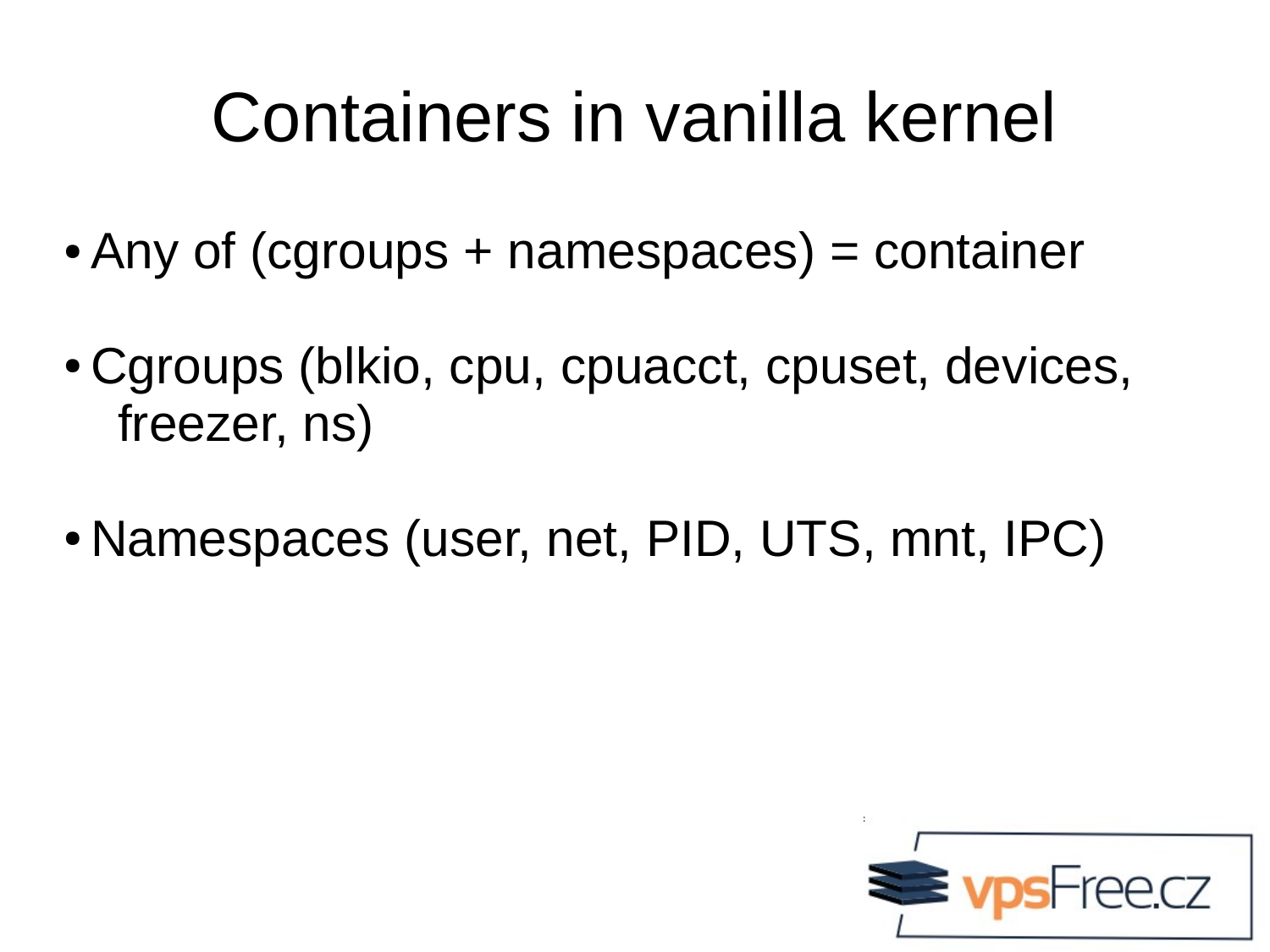# Container management tools

- LXC
- LXD
- Docker
- libvirt-lxc
- systemd-nspawn
- vzctl
- lmctfy
- libct

https://github.com/xemul/libct

● "Libvirt for containers"

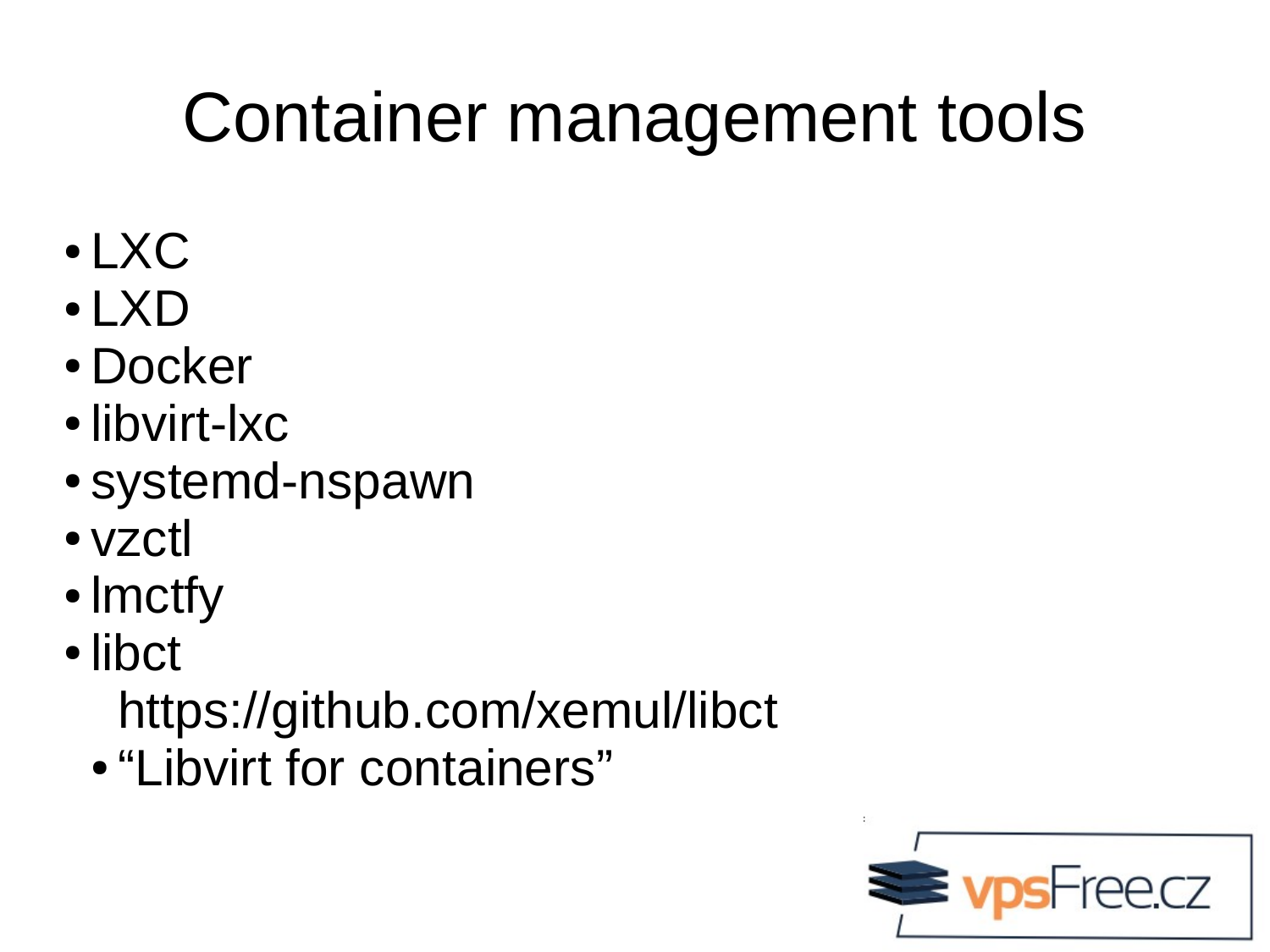#### Docker and containers

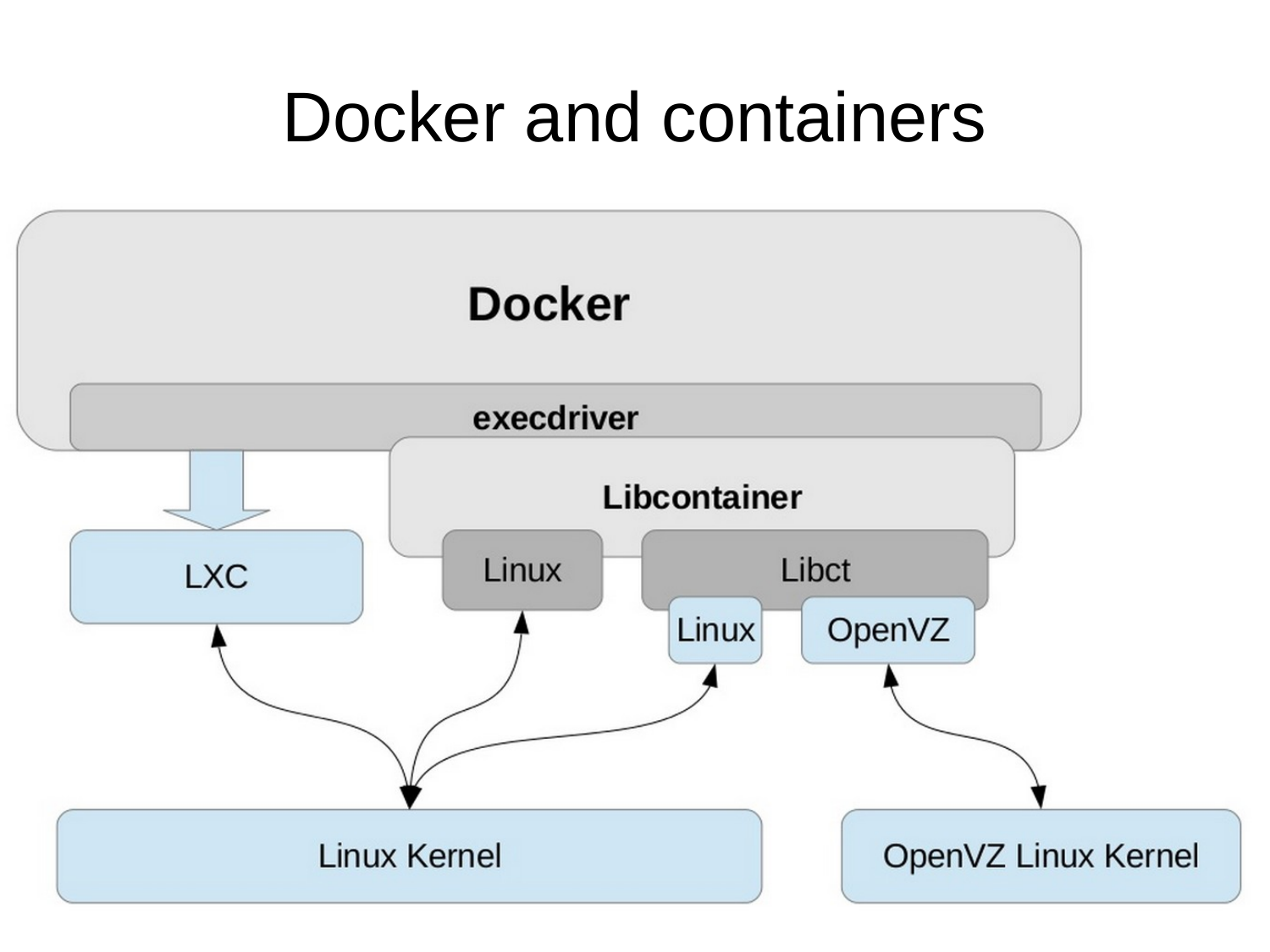# Conclusions

- Containers != Docker
- $\bullet$  Docker = single (very) limited way of using container tech for apps deployment
	- Reinvent the wheel approach... (PID  $#1$ , logs...)
- Most mature container tech  $=$  OpenVZ
	- Best isolation (eg. Kmem)
	- Most features
- Do you actually want Docker or containers?